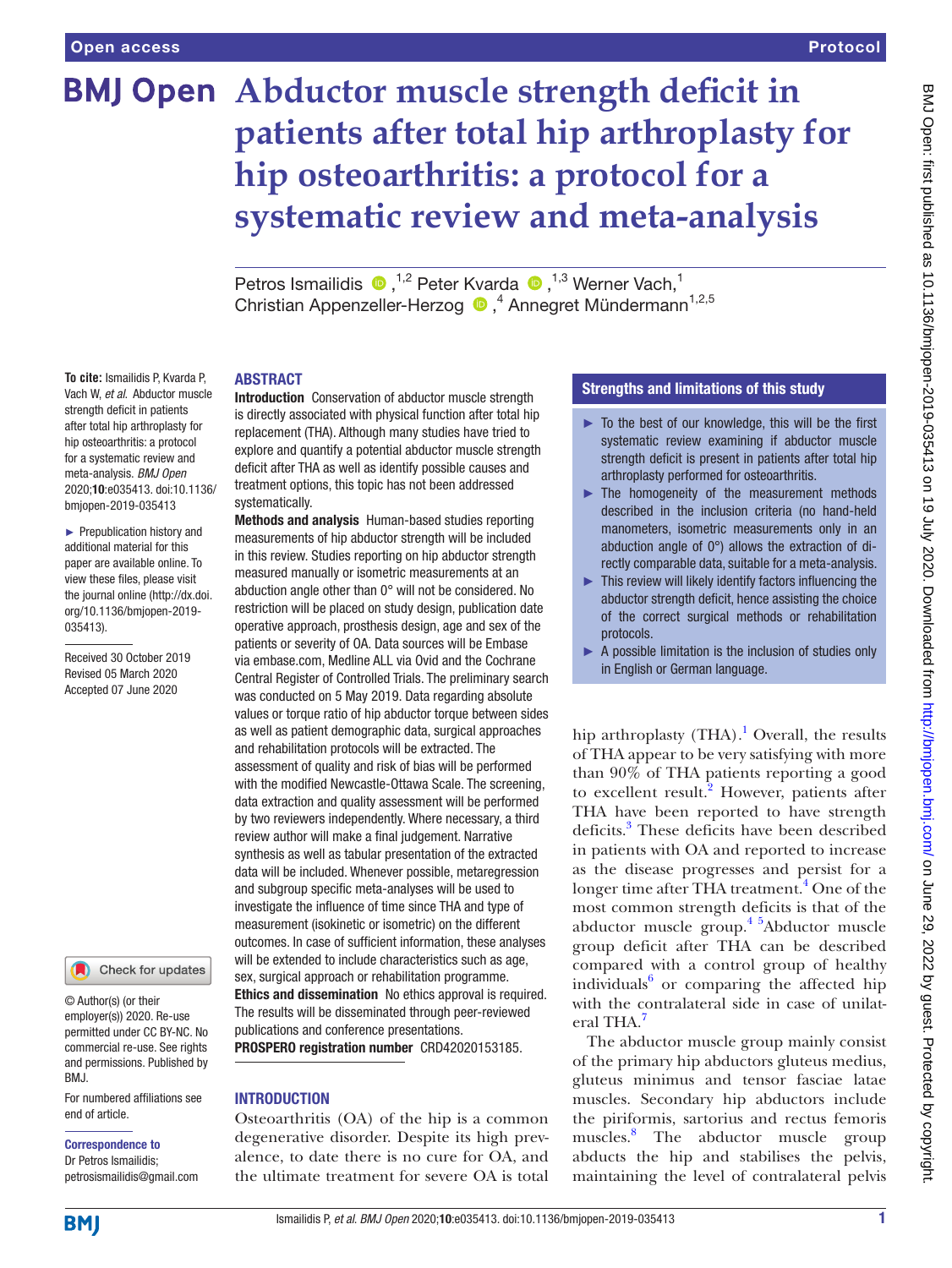and preventing hip adduction during single leg stance. $910$ Furthermore, the gluteus medius and minimus have a secondary role in hip rotation.<sup>[8](#page-4-6)</sup>

Damage of the abductor mechanism results in drop of the contralateral pelvis during single leg stance clinically manifested as a Trendelenburg gait.<sup>11</sup> Furthermore, abductor muscle strength deficit has been linked to knee  $OA<sub>2</sub>$ <sup>5</sup> 1<sup>2</sup> patellofemoral pain syndrome<sup>13</sup> and chronic lower back pain.<sup>14</sup> Especially for the elderly population, loss of abduction function can compromise balance and increase the risk of falls. $15$  Specifically for THA, abductor muscle function has been shown to be directly associated with physical function<sup>5</sup> and important in limiting limping.<sup>16</sup> Overall, conservation of the abduction muscle strength is important not only for an optimal outcome of THA but also to prevent pain because of other orthopaedic conditions linked to abductor strength deficits.

Many studies have tried to explore and quantify a potential abductor muscle strength deficit after THA as well as identify possible causes and treatment options. $4517$ Furthermore, surgical approaches avoiding any damage to the abductor mechanism have been established $^{18}$ and rehabilitation programmes have been developed to prevent or reduce this strength deficit.[17 19 20](#page-4-15) However, results reported in the literature are controversial, and the factors influencing abductor muscle strength deficit after THA are poorly understood.

The aim of this protocol study was to present an objective and transparent methodology to conduct a systematic review and meta-analysis aimed to increase knowledge regarding the magnitude of abductor muscle strength deficits after THA and to depict, as well as to provide understanding of the associations to external between factors including patient characteristics, surgical methods and rehabilitation programmes and abductor muscle strength deficit after THA and study characteristics

## METHODS AND ANALYSES

This protocol is reported according to the Preferred Reporting Items for Systematic Review and Meta-Analysis Protocols (PRISMA-P) guideline. $21$  The initial preliminary search was conducted on 5 May 2019. The study was submitted for registration in PROSPERO on 2 October 2019 and registered on 26 February 2020. The anticipated completion date is 30 June 2020. The research question was formulated according to the Population, Intervention, Comparison, Outcome, Study design tool  $(table 1).<sup>22</sup>$  $(table 1).<sup>22</sup>$  $(table 1).<sup>22</sup>$ 

## Eligibility criteria

## Inclusion criteria

Human-based clinical studies reporting on abductor muscle strength after THA performed for OA of the hip will be considered for inclusion. No restriction will be placed on study design, publication date, operative approach, prosthesis design, age and sex of the patients or severity of OA

<span id="page-1-0"></span>Table 1 The Population, Intervention, Comparison, Outcome, Study design process

| Item                                                      | <b>Specification</b>                                                                                                                                                                        |
|-----------------------------------------------------------|---------------------------------------------------------------------------------------------------------------------------------------------------------------------------------------------|
| Population, or participants<br>and conditions of interest | Patients with OA of the hip<br>(any age, any gender and any<br>severity)                                                                                                                    |
| Interventions or exposures                                | Total hip arthroplasty                                                                                                                                                                      |
| Comparisons or control<br>groups                          | For comparison between<br>limps of the same subject:<br>asymptomatic contralateral<br>hip<br>For comparison between<br>patients and heathy<br>individuals: asymptomatic<br>control subjects |
| Outcomes of interest                                      | Muscle strength of hip<br>abductors                                                                                                                                                         |
| Study designs                                             | Any study design, only<br>published studies, no<br>conference abstracts                                                                                                                     |
| OA, osteoarthritis.                                       |                                                                                                                                                                                             |

# Exclusion Criteria

Studies published in a language other than English or German as well as studies not reporting absolute muscle strength values or torque ratios will be excluded. Studies reporting on hip abductor strength measured manually or at an abduction angle other than 0° will not be considered for this review.

# Methodological considerations

Studies reporting on hip abductor strength measured manually (with a hand-held manometer or without a manometer) will not be considered because the results are not reliable and not directly comparable with studies using electronic dynamometers. In addition, studies reporting on isometric abductor muscle strength at an abduction angle other than 0° will not be included because torque measurement at other angles cannot be compared with those conducted in 0° abduction and does not reflect the relevant muscle strength during walking and standing.

# Information sources and search strategy

Text words (synonyms and word variations) and databasespecific subject headings for hip OA, total hip replacement and postoperative performance will be used. We will search the electronic databases Embase via embase. com, Medline ALL via Ovid, and the Cochrane Central Register of Controlled Trials. No language or date restrictions will be applied. All retrieved references will be exported to Endnote V.X9 and deduplicated. To identify possible additional studies that will escape our electronic database searches, the bibliographic references of all included articles as well as the citations of those that are indexed in Scopus or the Web of Science will be screened. An initial search took place on 5 May 2019. The detailed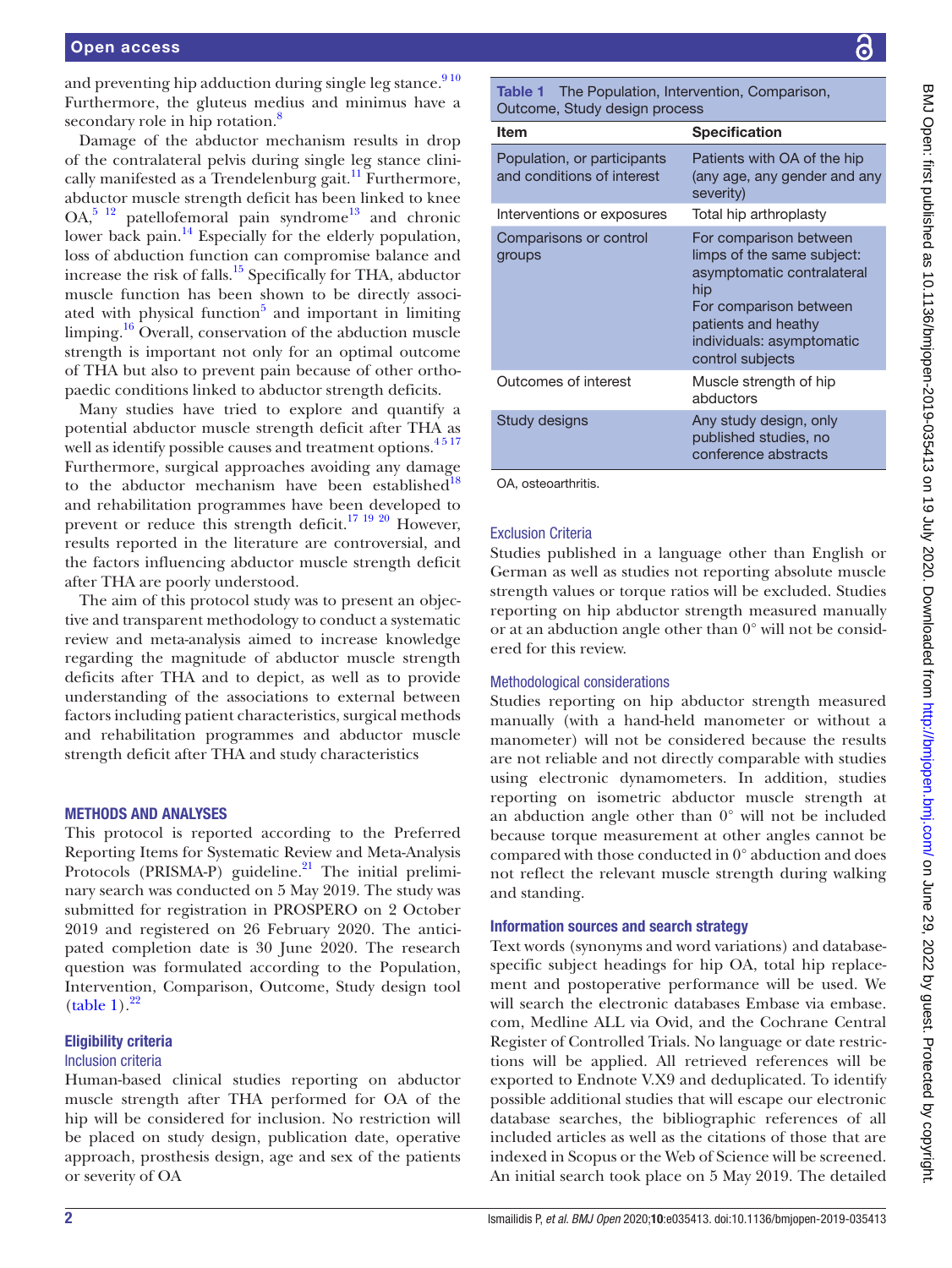

Figure 1 Preferred Reporting Items for Systematic Reviews and Meta-Analyses flow diagram. CENTRAL, Cochrane Central Register of Controlled Trials.

search strategy can be found in the [online supplementary](https://dx.doi.org/10.1136/bmjopen-2019-035413) [file a](https://dx.doi.org/10.1136/bmjopen-2019-035413). The search strategy will be presented in form of a PRISMA diagram ([figure](#page-2-0) 1).<sup>23</sup>

## Study records: data management, selection process and data collection process

Two reviewers (PI and PK) will independently screen the references based on their titles and abstracts to identify studies that potentially meet the inclusion criteria. All potentially relevant references will be retrieved in full text and independently assessed by two reviewers (PI and PK). Any disagreements over eligibility will be resolved by consensus. Where necessary, a third review author (AM) will make a final judgement. Data from the full texts will be extracted and entered into a standardised form. The information to be extracted can be found in [table](#page-3-0) 2.

# Outcomes and prioritisation

The main outcomes include:

- 1. Absolute values of hip abductor torque in patients after THA, or in asymptomatic control groups.
- 2. Torque ratio (operated/contralateral hip) of hip abductors in patients after unilateral THA.
- <span id="page-2-0"></span>3. Change in hip abductor torque/hip abductor torque ratio from baseline to the last available follow-up.
- 4. Differences in hip abductor torque/torque ratios between patients after THA and healthy control groups. The secondary outcomes include:
- 1. Surgical approaches/methods influencing the abductor muscle strength deficits after THA.
- 2. Patient characteristics influencing the abductor muscle strength deficits after THA.
- 3. Rehabilitation programmes influencing the abductor muscle strength deficits after THA.
- 4. Study characteristics influencing the results.

## Risk of bias in individual studies

The risk-of-bias assessment will be performed with a modified version of the Newcastle-Ottawa scale (NOS<sup>24</sup>; online [supplementary file b](https://dx.doi.org/10.1136/bmjopen-2019-035413)) and conducted independently by two reviewers (PI and PK). According to the modified NOS, each study will be valued with 1–6 stars where higher scores indicate higher level of quality. No separate tool will be used to assess the risk of bias of randomised controlled trials (RCTs), since we do not extract estimates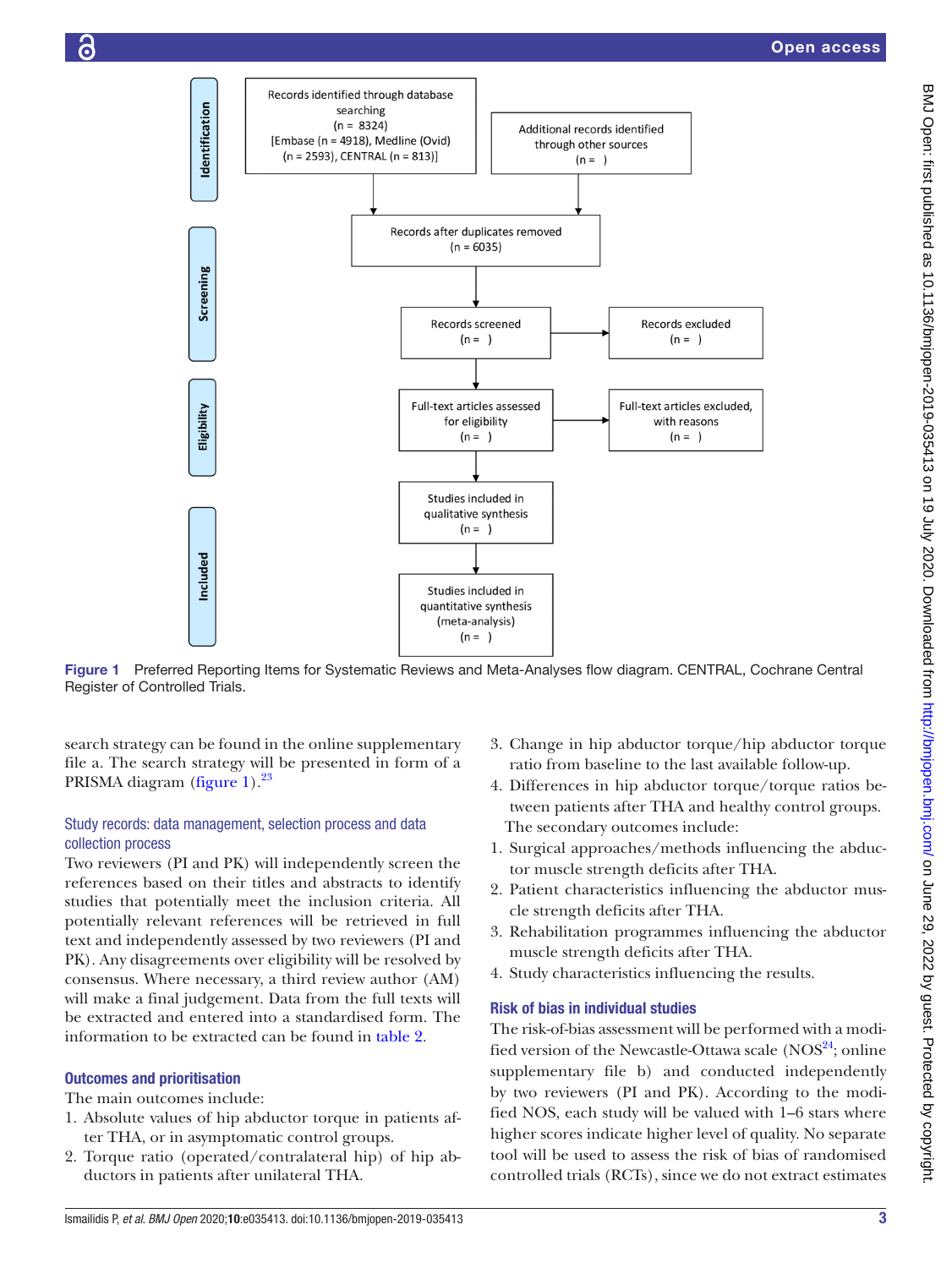<span id="page-3-0"></span>

| Table 2                                                | Data that will be extracted from every study included in the review                                                                                                                                                                                                                                                                                                                                                                                                                                         |  |
|--------------------------------------------------------|-------------------------------------------------------------------------------------------------------------------------------------------------------------------------------------------------------------------------------------------------------------------------------------------------------------------------------------------------------------------------------------------------------------------------------------------------------------------------------------------------------------|--|
| No.                                                    | <b>Description</b>                                                                                                                                                                                                                                                                                                                                                                                                                                                                                          |  |
| 1                                                      | Authors and year of publication                                                                                                                                                                                                                                                                                                                                                                                                                                                                             |  |
| 2                                                      | Country of study                                                                                                                                                                                                                                                                                                                                                                                                                                                                                            |  |
| 3                                                      | Type of study                                                                                                                                                                                                                                                                                                                                                                                                                                                                                               |  |
| 4                                                      | Study population                                                                                                                                                                                                                                                                                                                                                                                                                                                                                            |  |
| 5                                                      | Study completion rate                                                                                                                                                                                                                                                                                                                                                                                                                                                                                       |  |
| 6                                                      | Diagnosis                                                                                                                                                                                                                                                                                                                                                                                                                                                                                                   |  |
| $\overline{7}$                                         | Surgical approach: lateral/transgluteal (Hardinge/Bauer) <sup>26</sup> /anterolateral (Watson Jones) with or without<br>trochanteric osteotomy <sup>26</sup> /anterior (Smith Petersen) <sup>26</sup> /posterior (Moore/ the southern exposure) <sup>26</sup> /minimally<br>invasive anterolateral (Röttinger) <sup>17</sup> /anterior minimally invasive <sup>26</sup> /minimally invasive posterior (mini-posterior) <sup>27</sup> /2<br>incision (minimal invasive 2 incision) $28$ /posterolateral $29$ |  |
| 8<br>8a-f                                              | Study population demographics<br>Age, sex, height, body mass, body mass index, comorbidity index                                                                                                                                                                                                                                                                                                                                                                                                            |  |
| 9<br>9a<br>9b<br>9 <sub>c</sub>                        | Measurement methods<br>Isometric/isokinetic strength measurement<br>Angle of isometric measurement/speed of isokinetic measurement<br>Patient position during the measurement (lying supine, lying lateral recumbent/standing)                                                                                                                                                                                                                                                                              |  |
| 10                                                     | Comparators: healthy individuals/asymptomatic contralateral side/no comparator                                                                                                                                                                                                                                                                                                                                                                                                                              |  |
| 11                                                     | Total durations of follow-up (weeks after the operation)                                                                                                                                                                                                                                                                                                                                                                                                                                                    |  |
| 12                                                     | Measurement stages (preoperative, follow-up in weeks after the operation)                                                                                                                                                                                                                                                                                                                                                                                                                                   |  |
| 13                                                     | Information regarding the rehabilitation protocols                                                                                                                                                                                                                                                                                                                                                                                                                                                          |  |
| 14<br>14a<br>14 <sub>b</sub><br>14 <sub>c</sub><br>14d | Outcome (mean values, SDs and CIs)<br>Absolute values of hip abductor torque in patients after THA, or in asymptomatic control groups<br>Torque ratio (operated/contralateral hip) of hip abductors in patients after THA<br>Change in hip abductor torque/hip abductor torque ratio from baseline to the last available follow-up<br>Differences in hip abductor torque/torque ratios between patients after THA and healthy control groups.                                                               |  |
| 15                                                     | Authors conclusions                                                                                                                                                                                                                                                                                                                                                                                                                                                                                         |  |
| 16                                                     | Information regarding risk of bias                                                                                                                                                                                                                                                                                                                                                                                                                                                                          |  |
|                                                        |                                                                                                                                                                                                                                                                                                                                                                                                                                                                                                             |  |

THA, total hip arthroplasty.

of treatment differences from RCTs but use them as a source for observational data.

# Data synthesis

For any of the main outcomes, we will extract any information on the location (mean, median, etc) and any information on the population variation (SD, IQR, percentile) or on the precision of the location measure (standard errors, CIs, p values, sample size). If this information is available for several time points, the data will be extracted for all time points.

If results are given for specific patient subgroups, these results will be extracted together with the characteristics of the subgroup. The same applies for comparisons beyond those reflected by the main outcomes. In case that outcomes are not reported directly but indirect information is available on side-specific or time point-specific results, the available information will be transformed accordingly.

If several studies using the same type of measurement (isokinetic or isometric) at the same time period after THA and with the same comparator (asymptomatic

contralateral side or group of asymptomatic control subjects) are available, we will pool the results for a meta-analysis.

All results will be presented in tabular format and forest plots. Whenever outcomes are not reported directly but only indirect information is available on side-specific or time point-specific results, the available information will be transformed accordingly.

Metaregression and subgroup-specific meta analyses will be used to investigate the influence of time since THA and type of measurement (isokinetic or isometric) on the different outcomes. In case of sufficient information, these analyses will be extended to include characteristics such as age, sex, surgical approach or rehabilitation programme.

## Metabias(es)

To explore potential hints to publication bias or selective reporting, we will investigate the influence of all available study characteristics on the various outcomes.

## Confidence in cumulative evidence

The strength of the body of evidence will be assessed with the Grading of Recommendations Assessment,